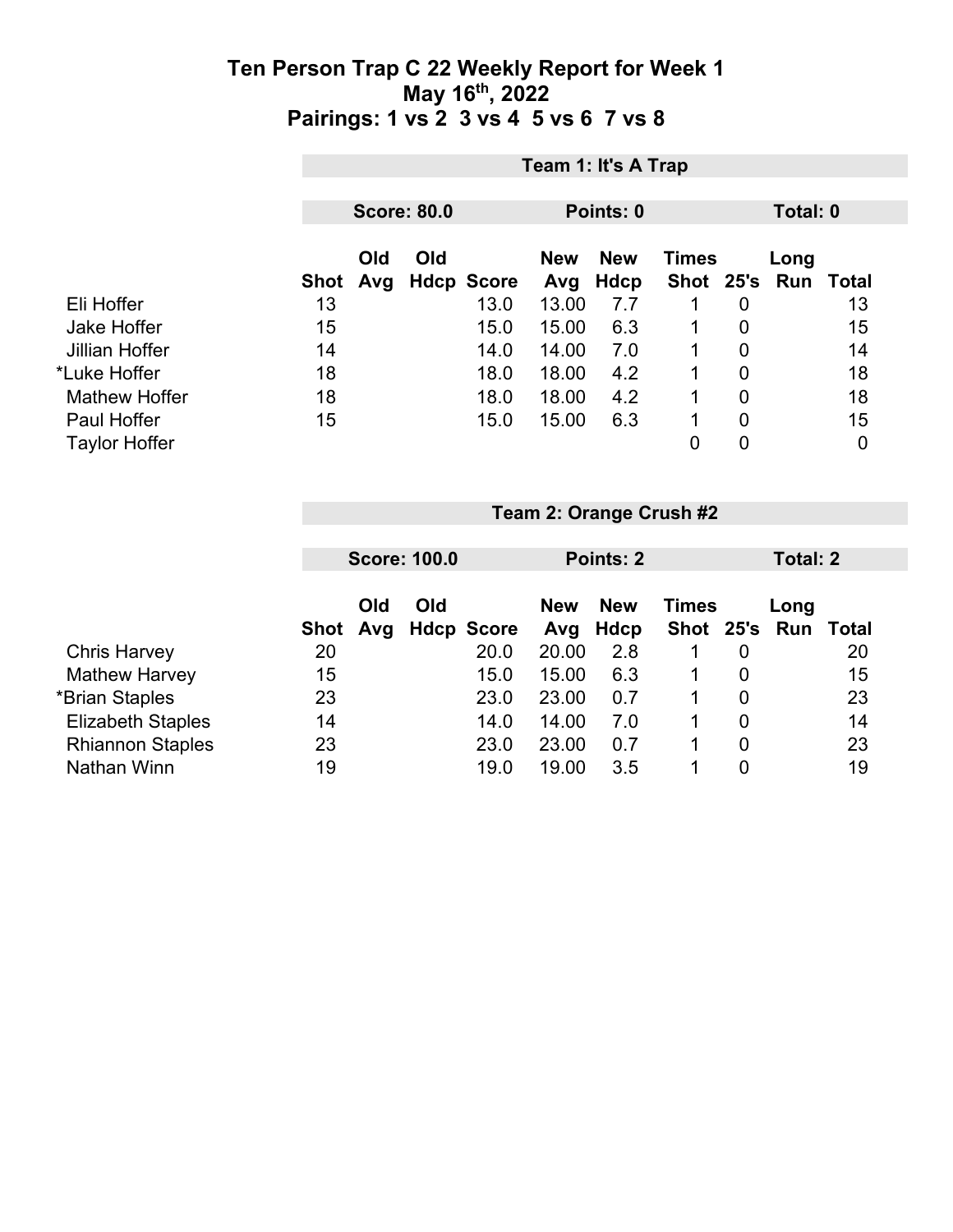|                       | <b>Team 3: Hot Shots</b> |     |  |                                          |       |      |             |                |                     |    |
|-----------------------|--------------------------|-----|--|------------------------------------------|-------|------|-------------|----------------|---------------------|----|
|                       |                          |     |  |                                          |       |      |             |                |                     |    |
|                       | <b>Score: 107.0</b>      |     |  | Points: 1                                |       |      | Total: 1    |                |                     |    |
|                       | Old<br>Old               |     |  | <b>New</b><br><b>New</b><br><b>Times</b> |       |      | Long        |                |                     |    |
|                       | Shot                     | Avg |  | <b>Hdcp Score</b>                        | Avg   | Hdcp |             |                | Shot 25's Run Total |    |
| <b>Bryan Newstrom</b> | 21                       |     |  | 21.0                                     | 21.00 | 2.1  |             | 0              |                     | 21 |
| Jon Newstrom          | 18                       |     |  | 18.0                                     | 18.00 | 4.2  | 1           | 0              |                     | 18 |
| *Gary Newtsrom        | 21                       |     |  | 21.0                                     | 21.00 | 2.1  | 1           | 0              |                     | 21 |
| <b>Mike Parker</b>    | 18                       |     |  | 18.0                                     | 18.00 | 4.2  | 1           | $\overline{0}$ |                     | 18 |
| <b>Steve Roland</b>   | 18                       |     |  | 18.0                                     | 18.00 | 4.2  | $\mathbf 1$ | 0              |                     | 18 |
| <b>Zach Smithers</b>  | 23                       |     |  | 23.0                                     | 23.00 | 0.7  | 1           | $\overline{0}$ |                     | 23 |
| Roger Specht          | 23                       |     |  | 23.0                                     | 23.00 | 0.7  | 1           | 0              |                     | 23 |
| Mike Whitney          | 19                       |     |  | 19.0                                     | 19.00 | 3.5  | 1           | 0              |                     | 19 |

#### **Team 4: Blind Shooters**

|                      | <b>Score: 107.0</b> |            |     | Points: 1         |                   |                    |                      | Total: 1       |             |       |
|----------------------|---------------------|------------|-----|-------------------|-------------------|--------------------|----------------------|----------------|-------------|-------|
|                      | Shot                | Old<br>Avg | Old | <b>Hdcp Score</b> | <b>New</b><br>Avg | <b>New</b><br>Hdcp | <b>Times</b><br>Shot | 25's           | Long<br>Run | Total |
| Mark Brenny          | 17                  |            |     | 17.0              | 17.00             | 4.9                |                      | 0              |             | 17    |
| <b>Steve Bystrom</b> | 18                  |            |     | 18.0              | 18.00             | 4.2                |                      | $\overline{0}$ |             | 18    |
| <b>Rob Delmont</b>   | 20                  |            |     | 20.0              | 20.00             | 2.8                | 1                    | $\overline{0}$ |             | 20    |
| <b>Steve Delmont</b> | 10                  |            |     | 10.0              | 10.00             | 9.8                |                      | $\overline{0}$ |             | 10    |
| Eric Dusbabek        | 23                  |            |     | 23.0              | 23.00             | 0.7                |                      | $\overline{0}$ |             | 23    |
| Mike Dusbabek        | 21                  |            |     | 21.0              | 21.00             | 2.1                | 1                    | $\overline{0}$ |             | 21    |
| <b>Larry Hovland</b> | 15                  |            |     | 15.0              | 15.00             | 6.3                |                      | $\overline{0}$ |             | 15    |
| Paul Pechan          | 21                  |            |     | 21.0              | 21.00             | 2.1                | 1                    | $\overline{0}$ |             | 21    |
| <b>Chris Swenson</b> | 22                  |            |     | 22.0              | 22.00             | 1.4                |                      | $\overline{0}$ |             | 22    |
| *Ben West            | 14                  |            |     | 14.0              | 14.00             | 7.0                |                      | 0              |             | 14    |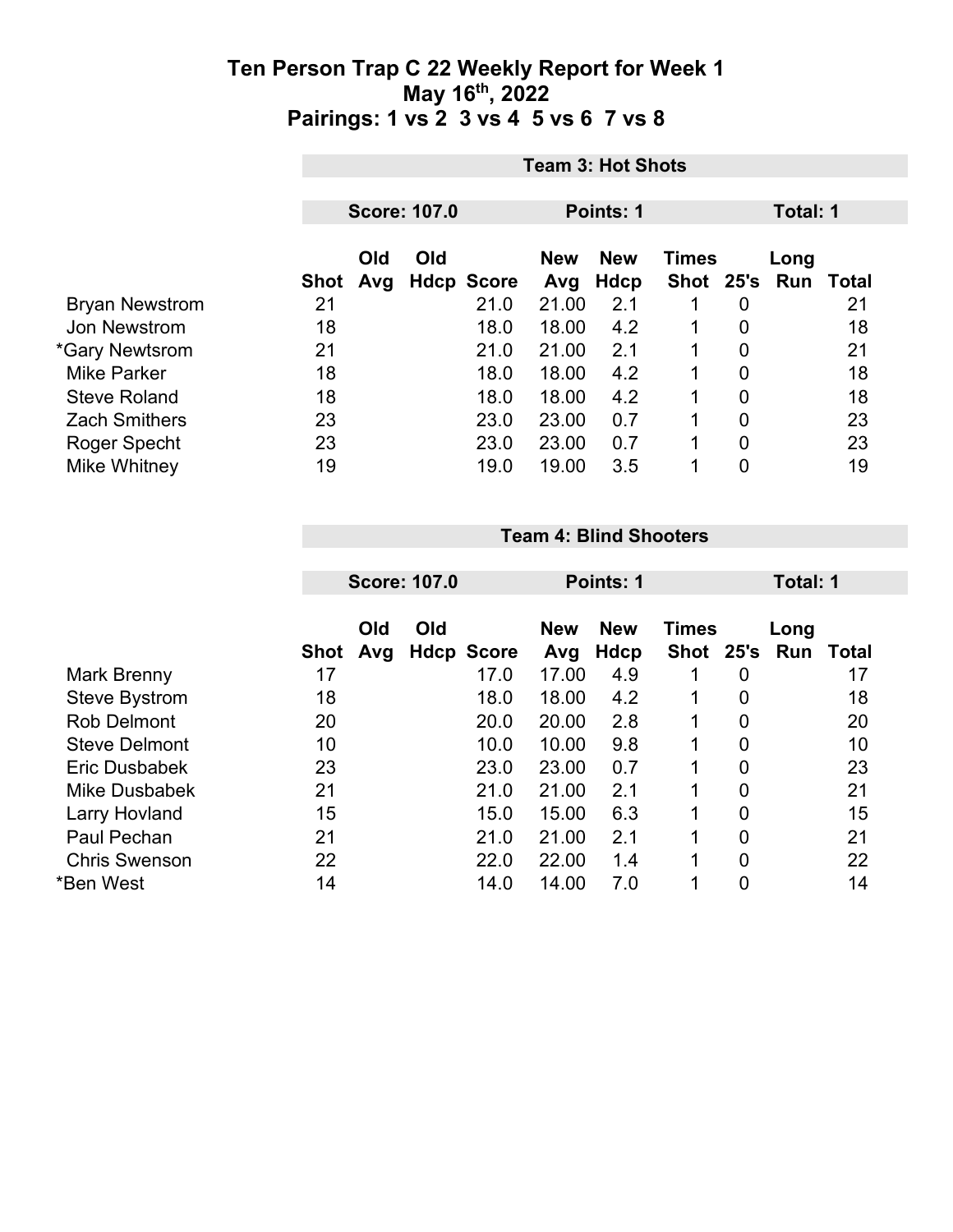|                         |                | Team 5: Giga Chads |                    |                   |            |             |                                  |                |                 |              |  |
|-------------------------|----------------|--------------------|--------------------|-------------------|------------|-------------|----------------------------------|----------------|-----------------|--------------|--|
|                         |                |                    |                    |                   |            |             |                                  |                |                 |              |  |
|                         |                |                    | <b>Score: 89.0</b> |                   |            | Points: 2   |                                  |                | <b>Total: 2</b> |              |  |
|                         |                | Old                | Old                |                   | <b>New</b> | <b>New</b>  | <b>Times</b>                     |                | Long            |              |  |
|                         | <b>Shot</b>    | Avg                |                    | <b>Hdcp Score</b> | Avg        | <b>Hdcp</b> | Shot 25's                        |                | Run             | <b>Total</b> |  |
| <b>Daniel Claessens</b> | 19             |                    |                    | 19.0              | 19.00      | 3.5         | 1                                | $\overline{0}$ |                 | 19           |  |
| *Lucas Hemling          | 13             |                    |                    | 13.0              | 13.00      | 7.7         | 1                                | 0              |                 | 13           |  |
| <b>Luke Kolstead</b>    | 25             |                    |                    | 25.0              | 25.00      | 7.7         | 1                                | 1              | 25              | 25           |  |
| Jeremy Mangen           | 14             |                    |                    | 14.0              | 14.00      | 7.0         | 1                                | $\overline{0}$ |                 | 14           |  |
| <b>Luke Peikert</b>     | 18             |                    |                    | 18.0              | 18.00      | 4.2         | 1                                | $\overline{0}$ |                 | 18           |  |
|                         |                |                    |                    |                   |            |             |                                  |                |                 |              |  |
|                         |                |                    |                    |                   |            |             |                                  |                |                 |              |  |
|                         |                |                    |                    |                   |            |             | <b>Team 6: Cheating Bastards</b> |                |                 |              |  |
|                         |                |                    |                    |                   |            |             |                                  |                |                 |              |  |
|                         |                |                    | <b>Score: 85.0</b> |                   | Points: 0  |             |                                  | Total: 0       |                 |              |  |
|                         |                |                    |                    |                   |            |             |                                  |                |                 |              |  |
|                         |                | Old                | Old                |                   | <b>New</b> | <b>New</b>  | <b>Times</b>                     |                | Long            |              |  |
|                         | <b>Shot</b>    | Avg                |                    | <b>Hdcp Score</b> | Avg        | <b>Hdcp</b> | Shot 25's                        |                | Run             | Total        |  |
| Joseph Hugill           | 22             |                    |                    | 22.0              | 22.00      | 1.4         | 1                                | $\mathbf 0$    |                 | 22           |  |
| Ken Hugill              | 17             |                    |                    | 17.0              | 17.00      | 4.9         | 1                                | 0              |                 | 17           |  |
| Ashley Lehman           | $\overline{7}$ |                    |                    | 7.0               | 7.00       | 11.9        | 1                                | $\mathbf 0$    |                 | 7            |  |
| <b>Justin Lehman</b>    | 15             |                    |                    | 15.0              | 15.00      | 6.3         | 1                                | 0              |                 | 15           |  |
| <b>Art Newton</b>       | 15             |                    |                    | 15.0              | 15.00      | 6.3         | 1                                | $\mathbf 0$    |                 | 15           |  |
| David Newton            | 16             |                    |                    | 16.0              | 16.00      | 5.6         | 1                                | $\mathbf 0$    |                 | 16           |  |
| <b>Kelly Newton</b>     | 10             |                    |                    | 10.0              | 10.00      | 9.8         | 1                                | 0              |                 | 10           |  |

Kelly Newton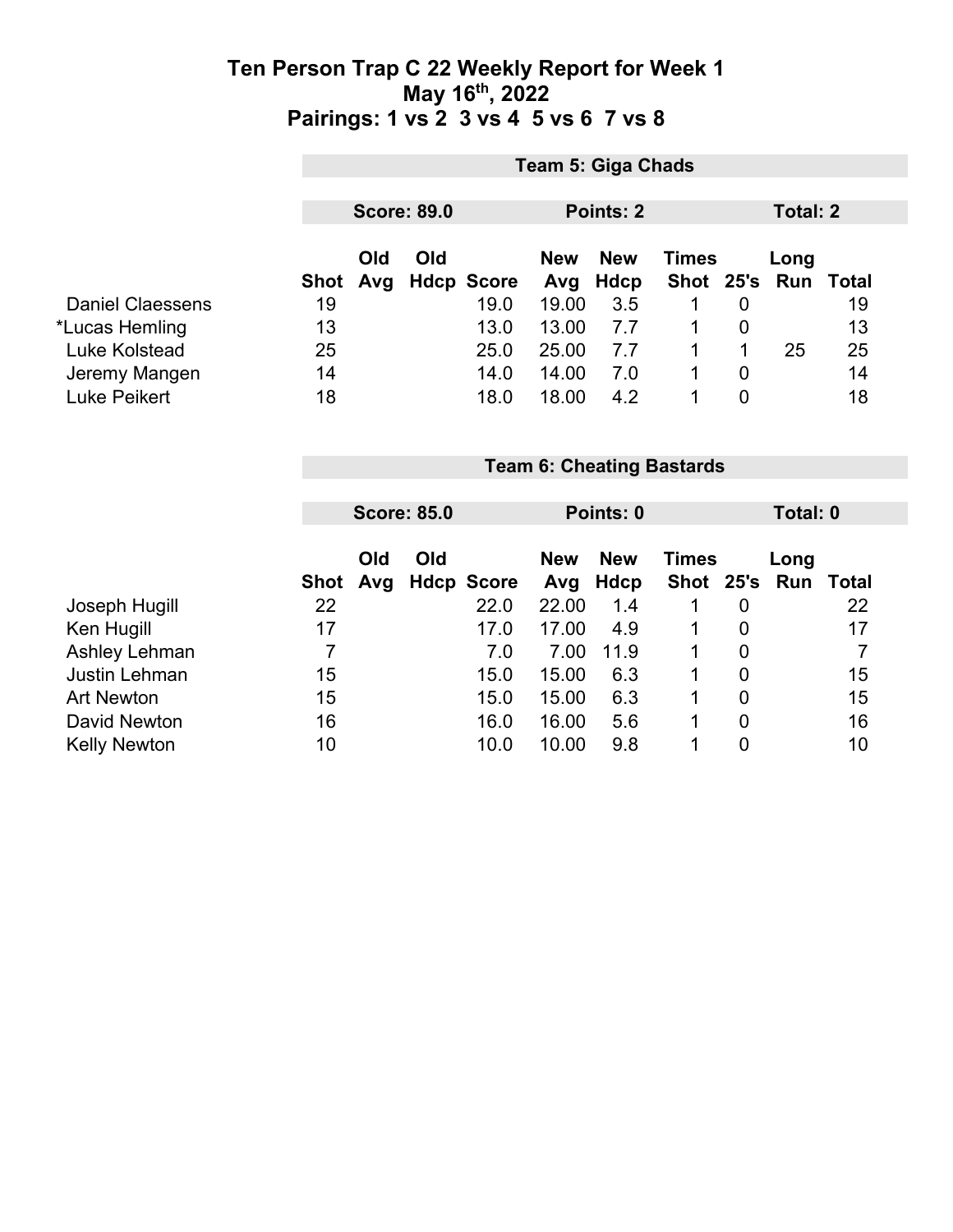|                                                              | Team 7: Up in Smoke |                     |     |                      |                         |                           |                                |                                           |                          |                |  |
|--------------------------------------------------------------|---------------------|---------------------|-----|----------------------|-------------------------|---------------------------|--------------------------------|-------------------------------------------|--------------------------|----------------|--|
|                                                              |                     | <b>Score: 102.0</b> |     |                      | <b>Points: 2</b>        |                           |                                |                                           | <b>Total: 2</b>          |                |  |
|                                                              | <b>Shot</b>         | Old<br>Avg          | Old | <b>Hdcp Score</b>    | <b>New</b><br>Avg       | <b>New</b><br>Hdcp        | <b>Times</b><br>Shot 25's      |                                           | Long<br><b>Run Total</b> |                |  |
| *Andre Audette<br><b>Grant Audette</b>                       | 22<br>13            |                     |     | 22.0<br>13.0         | 22.00<br>13.00          | 1.4<br>7.7                | $\mathbf 1$<br>1               | $\mathbf 0$<br>0                          |                          | 22<br>13       |  |
| <b>Isaac Audette</b><br><b>Bill Bruggeman</b><br>D Bruggeman | 18<br>23<br>17      |                     |     | 18.0<br>23.0<br>17.0 | 18.00<br>23.00<br>17.00 | 4.2<br>0.7<br>4.9         | 1<br>1<br>1                    | $\mathbf 0$<br>$\mathbf 0$<br>$\mathbf 0$ |                          | 18<br>23<br>17 |  |
| J Bruggeman<br>Zack Zack                                     | 22<br>15            |                     |     | 22.0<br>15.0         | 22.00<br>15.00          | 1.4<br>6.3                | 1<br>1                         | 0<br>$\mathbf 0$                          |                          | 22<br>15       |  |
|                                                              |                     |                     |     |                      |                         |                           |                                |                                           |                          |                |  |
|                                                              |                     |                     |     |                      |                         | Team 8: League average    |                                |                                           |                          |                |  |
|                                                              |                     | <b>Score: 95.7</b>  |     |                      |                         | Points: 0                 |                                |                                           | Total: 0                 |                |  |
|                                                              | Shot                | Old<br>Avg          | Old | <b>Hdcp Score</b>    | <b>New</b><br>Avg       | <b>New</b><br><b>Hdcp</b> | <b>Times</b><br>Shot 25's<br>0 | $\boldsymbol{0}$                          | Long<br><b>Run Total</b> | 0              |  |

Super Shooters: Luke Kolstead 25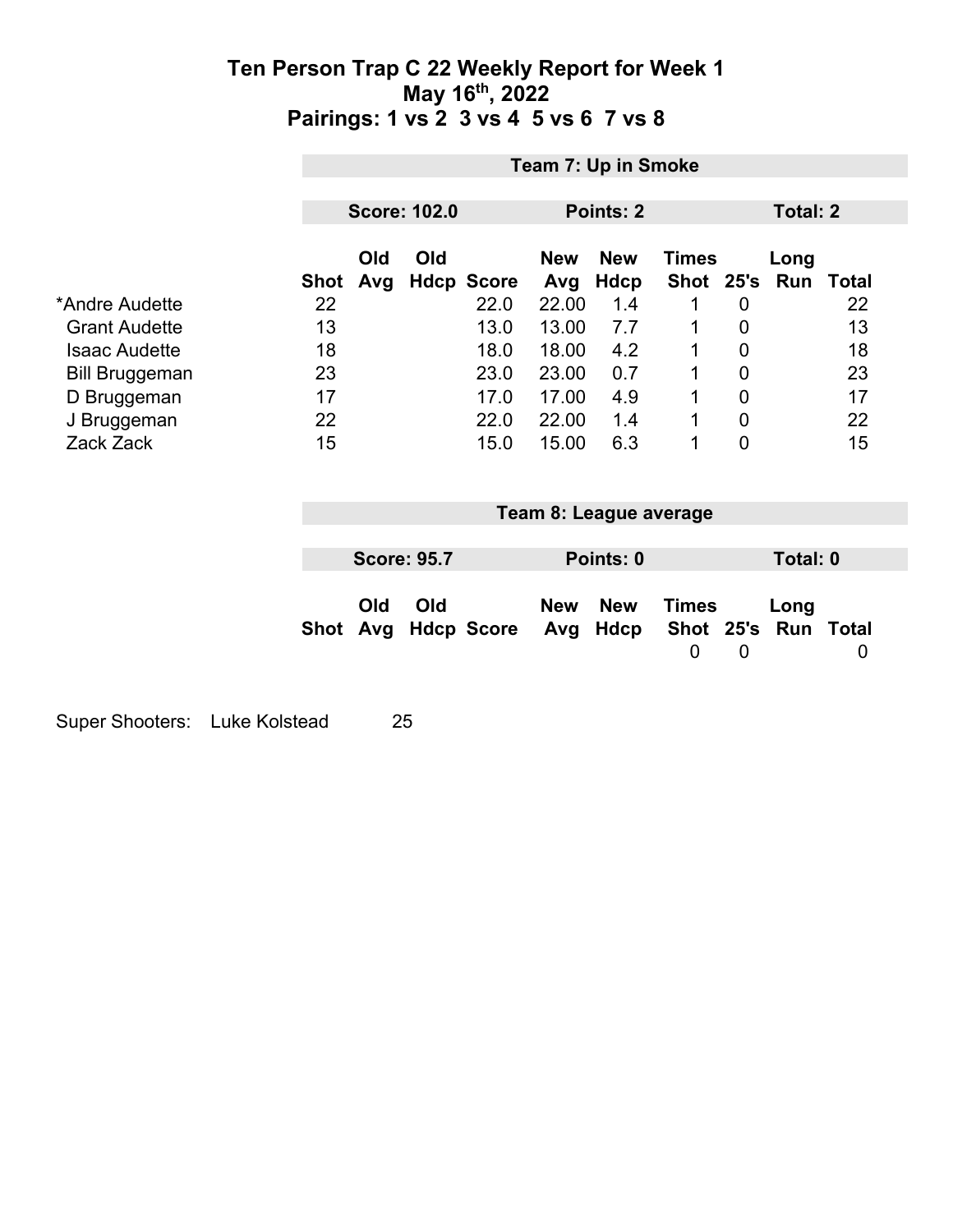# **Ten Person Trap C 22 Team Standings through week 1**

| Team 7 | <b>Up in Smoke</b>       | 2.0 |
|--------|--------------------------|-----|
| Team 5 | <b>Giga Chads</b>        | 2.0 |
| Team 2 | <b>Orange Crush #2</b>   | 2.0 |
| Team 4 | <b>Blind Shooters</b>    | 1.0 |
| Team 3 | <b>Hot Shots</b>         | 1.0 |
| Team 8 | League average           | 0.0 |
| Team 6 | <b>Cheating Bastards</b> | 0.0 |
| Team 1 | It's A Trap              | 0.0 |
|        |                          |     |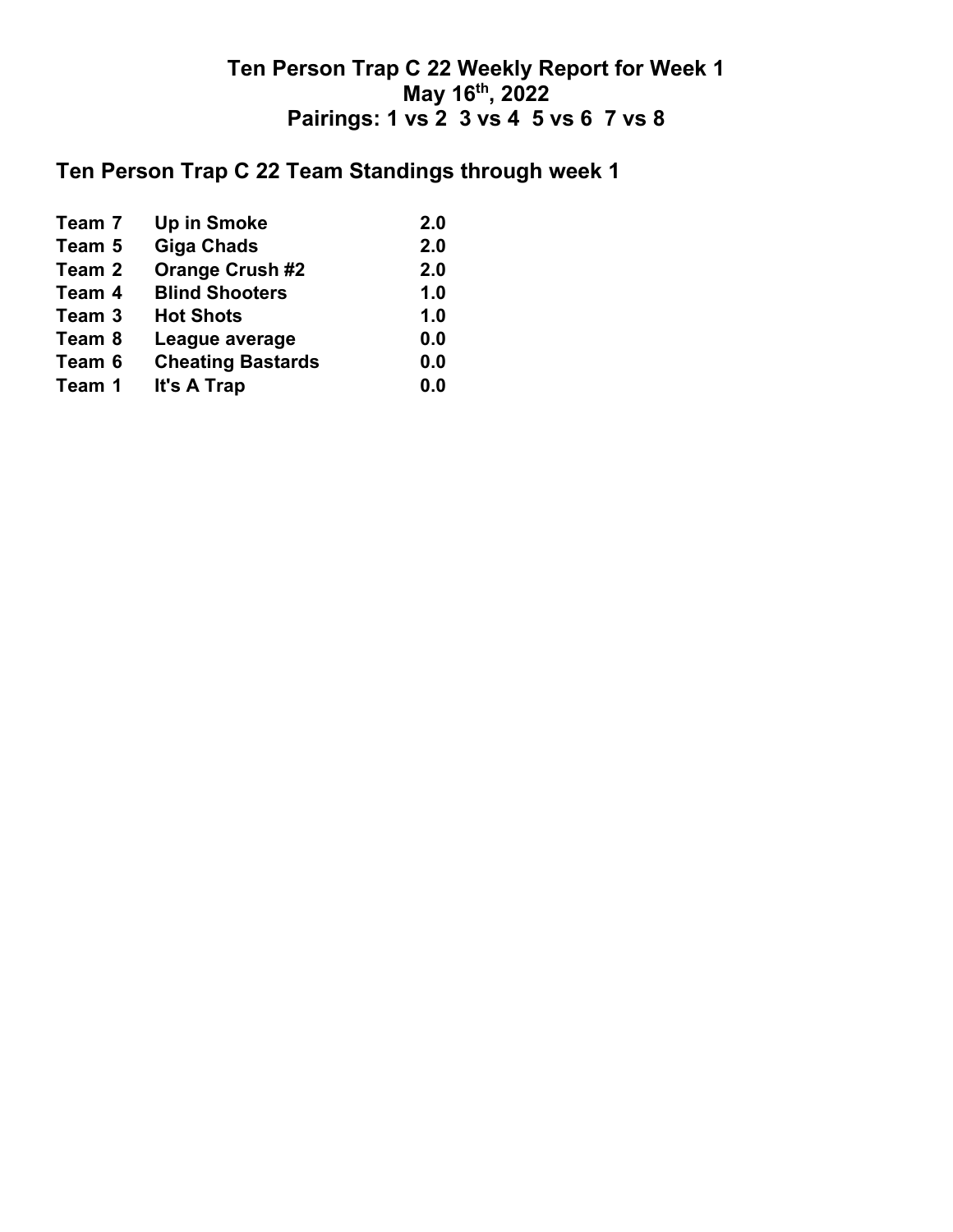## **Ten Person Trap C 22 Total Target Leaders Through Week 1**

| Shooter                 | Total | Avg   | <b>Rounds Straights Team</b> |                |                          |
|-------------------------|-------|-------|------------------------------|----------------|--------------------------|
| <b>Luke Kolstead</b>    | 25    | 25.00 | 1                            | 1              | Giga Chads               |
| Roger Specht            | 23    | 23.00 | 1                            | 0              | <b>Hot Shots</b>         |
| <b>Zach Smithers</b>    | 23    | 23.00 | 1                            | 0              | <b>Hot Shots</b>         |
| <b>Bill Bruggeman</b>   | 23    | 23.00 | 1                            | 0              | Up in Smoke              |
| <b>Brian Staples</b>    | 23    | 23.00 | 1                            | 0              | Orange Crush #2          |
| <b>Rhiannon Staples</b> | 23    | 23.00 | 1                            | 0              | Orange Crush #2          |
| <b>Eric Dusbabek</b>    | 23    | 23.00 | 1                            | 0              | <b>Blind Shooters</b>    |
| J Bruggeman             | 22    | 22.00 | 1                            | 0              | Up in Smoke              |
| <b>Andre Audette</b>    | 22    | 22.00 | 1                            | 0              | Up in Smoke              |
| Joseph Hugill           | 22    | 22.00 | 1                            | 0              | <b>Cheating Bastards</b> |
| <b>Chris Swenson</b>    | 22    | 22.00 | 1                            | 0              | <b>Blind Shooters</b>    |
| Paul Pechan             | 21    | 21.00 | 1                            | 0              | <b>Blind Shooters</b>    |
| <b>Mike Dusbabek</b>    | 21    | 21.00 | 1                            | 0              | <b>Blind Shooters</b>    |
| <b>Bryan Newstrom</b>   | 21    | 21.00 | 1                            | 0              | <b>Hot Shots</b>         |
| <b>Gary Newtsrom</b>    | 21    | 21.00 | 1                            | 0              | <b>Hot Shots</b>         |
| <b>Chris Harvey</b>     | 20    | 20.00 | 1                            | 0              | Orange Crush #2          |
| <b>Rob Delmont</b>      | 20    | 20.00 | 1                            | 0              | <b>Blind Shooters</b>    |
| Nathan Winn             | 19    | 19.00 | 1                            | 0              | Orange Crush #2          |
| <b>Daniel Claessens</b> | 19    | 19.00 | 1                            | 0              | Giga Chads               |
| <b>Mike Whitney</b>     | 19    | 19.00 | 1                            | 0              | <b>Hot Shots</b>         |
| <b>Luke Peikert</b>     | 18    | 18.00 | 1                            | 0              | Giga Chads               |
| <b>Mike Parker</b>      | 18    | 18.00 | 1                            | 0              | <b>Hot Shots</b>         |
| <b>Isaac Audette</b>    | 18    | 18.00 | 1                            | 0              | Up in Smoke              |
| <b>Mathew Hoffer</b>    | 18    | 18.00 | 1                            | 0              | It's A Trap              |
| <b>Steve Bystrom</b>    | 18    | 18.00 | 1                            | 0              | <b>Blind Shooters</b>    |
| <b>Steve Roland</b>     | 18    | 18.00 | 1                            | 0              | <b>Hot Shots</b>         |
| Luke Hoffer             | 18    | 18.00 | 1                            | 0              | It's A Trap              |
| <b>Jon Newstrom</b>     | 18    | 18.00 | 1                            | $\overline{0}$ | <b>Hot Shots</b>         |
| Mark Brenny             | 17    | 17.00 | 1                            | 0              | <b>Blind Shooters</b>    |
| D Bruggeman             | 17    | 17.00 | 1                            | 0              | Up in Smoke              |
| Ken Hugill              | 17    | 17.00 | 1                            | 0              | <b>Cheating Bastards</b> |
| <b>David Newton</b>     | 16    | 16.00 | 1                            | 0              | <b>Cheating Bastards</b> |
| Zack Zack               | 15    | 15.00 | 1                            | 0              | Up in Smoke              |
| Paul Hoffer             | 15    | 15.00 | 1                            | 0              | It's A Trap              |
| <b>Jake Hoffer</b>      | 15    | 15.00 | 1                            | 0              | It's A Trap              |
| Larry Hovland           | 15    | 15.00 | 1                            | 0              | <b>Blind Shooters</b>    |
| <b>Mathew Harvey</b>    | 15    | 15.00 | 1                            | 0              | Orange Crush #2          |
| <b>Art Newton</b>       | 15    | 15.00 | 1                            | $\mathbf 0$    | <b>Cheating Bastards</b> |